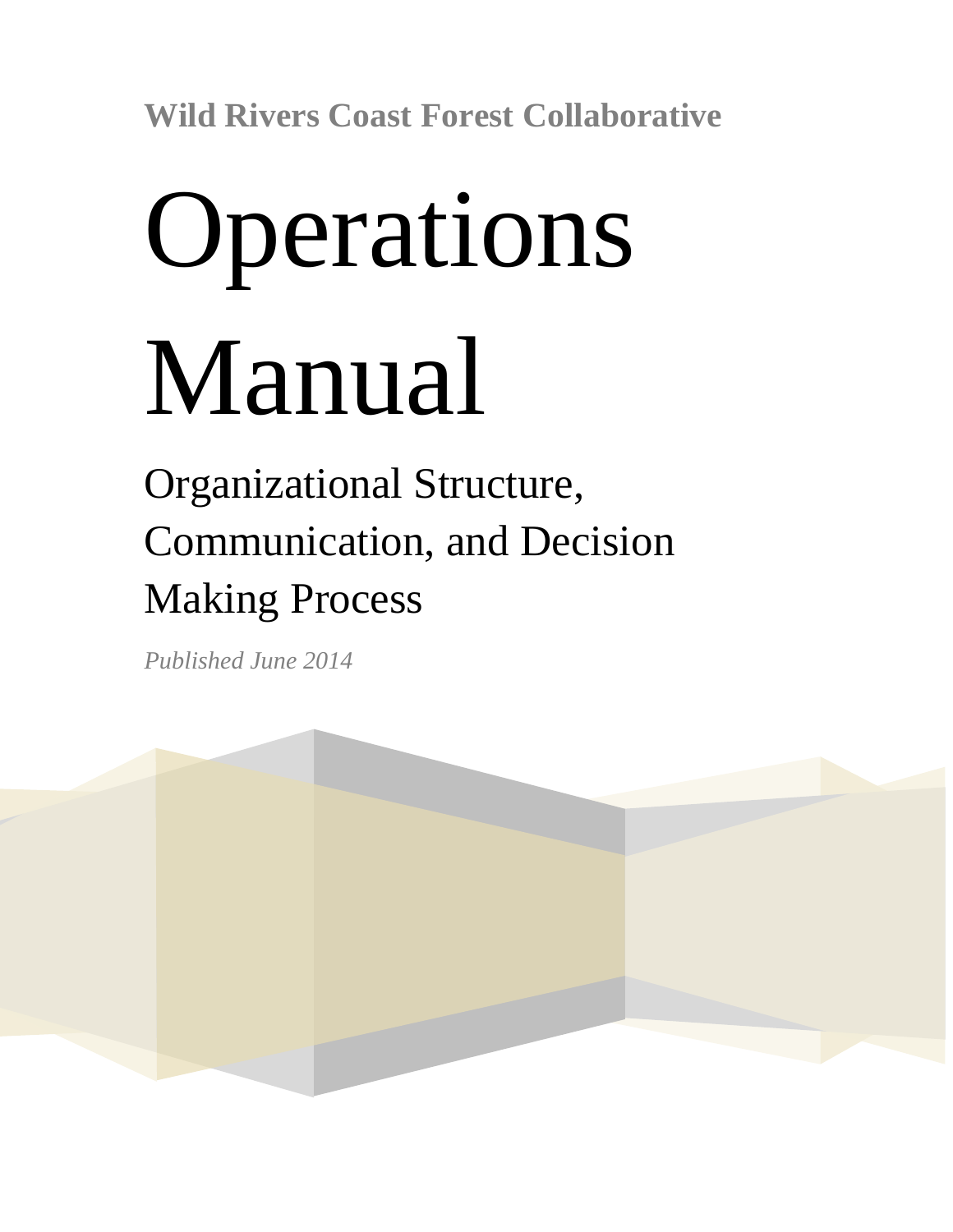## **I. OVERVIEW**

This document presents the *Wild Rivers Coast Forest Collaborative* (WRCFC) process for working together. Members of this collaborative group developed this document together, modeling the collaborative and consensus-based approach they aim to use in advancing their mission. They have agreed to honor and adhere to this document. This is also a 'living manual', and as the group evolves, and needs and opportunities change, so will this document. The document will be reviewed annually for changes; if the group agrees that changes need to be made before the annual review, they can be made by consensus.

### **II. INTRODUCTION,MISSION, VISION, AND GUIDING PRINCIPLES**

#### **Introduction**

Curry County, Oregon is in the process of redefining the community's role in forest management. Opportunities exist to address ecological restoration and stewardship needs while providing quality local jobs and restoration byproducts including merchantable timber and biomass feedstocks. Accomplishing this requires a new approach to natural resource stewardship: one that is locally-supported, incentive-driven and that relies on the power of solutions that integrate the environmental, economic and social needs of communities. Collaboration between diverse stakeholders, and with the land management agencies, is an essential tool in this approach. The trust that is developed through collaboration will also lead to stable, long-term solutions that will hold through the shifting political winds.

Formed in 2012, the *Wild Rivers Coast Forest Collaborative* is a partnership of diverse local and regional interests who have come together to address and resolve the impassioned social gridlock and controversy surrounding natural resource management in the region. This group, is committed to the collaborative process as identified in this document. It is a crucial and exciting time to build positive, forward momentum to address the critical issues of public forest land management. Through regular meetings, field trips, project planning, and other activities, this group is building trust and relationships, identifying common interests, and advancing an agenda defined by restoration and collaboration.

## **Mission**

The *Wild Rivers Coast Forest Collaborative* is a diverse group of stakeholders who work together to create and implement a shared vision to protect and improve the resilience and well-being of watersheds, the forests they contain, and communities in and around the National Forest system lands managed by the U.S. Forest Service (USFS), Tribal Lands held in trust for the exclusive and beneficial uses of Tribes, public lands managed by the Bureau of Land Management (BLM) , and other state, county and private lands within the Wild Rivers Coast geographic region. We will provide education on watershed processes and functions, ecological restoration and ecosystem conservation, coastal forest processes and functions, community and economic well-being, and forest products and their management. The WRCFC is a member-driven organization with clear codes of governance of its own operations and the working relationship with the all partners listed above.

## **Vision**

The *Wild Rivers Coast Forest Collaborative* (WRCFC) represents a broad constituency of stakeholders interested in healthy forest ecosystems, economic vitality, wildfire mitigation, and quality of life in The Wild Rivers Coast Region. We work together to develop potential projects across a multitude of interests and ownerships within the Wild Rivers Coast geographic zone. We support the utilization of forest resources and related opportunities to strengthen local communities.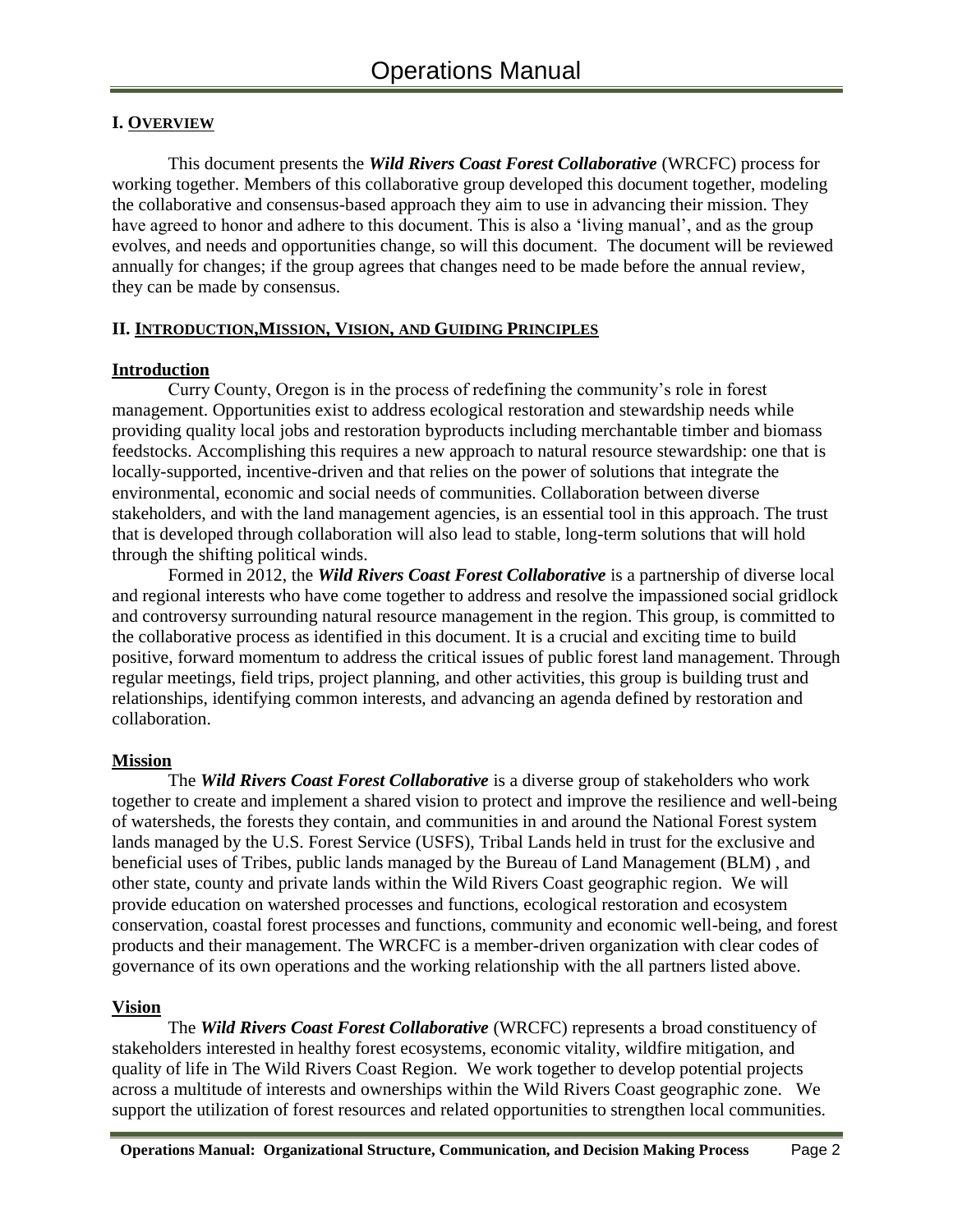- We will have vibrant, sustainable and diverse environments, economies, and communities.
- We will have a sustainable and predictable supply of timber products.
- Our forests will be resistant and resilient to both anthropogenic and natural disturbances.
- Our homes, properties and communities will be well protected and prepared for disturbances such as fires and floods.
- The world class biodiversity of our region will be enhanced and actively managed.
- We will have ecological system processes that support healthy and sustainable species.
- We will have high quality, abundant and sustainable recreational opportunities and infrastructure in our forests.
- We will have well protected Tribal sacred sites.

## **Guiding Principles**

- The WRCFC engages with the USFS, Tribes, BLM, States, Counties and private landowners and industries to support efficient and timely progress of projects through selection, planning, execution and monitoring phases.
- The focus of projects is to support steady progress towards the long term goal of the Forest as a healthy, diverse ecosystem that is resilient to natural and human disturbance.
- Activity in the forest, use of forest resources, and a predictable and sustainable timber harvest are foundational to the economic vitality and the quality of life of our local communities, fostering a diversity of business and employment opportunities, and supporting the infrastructure to capitalize on the natural resources available from the forest.
- The WRCFC relies on science and education to advance achievement of its vision. Further, the WRCFC utilizes science and education to restore and enhance the sustainability of ecosystems and communities in the Wild Rivers Coast region.
- Every effort should be made to foster participation of our diverse stakeholders; the process will encourage participation, and be open and inclusive.
- Decision-making processes for the group should focus on producing outcomes that strive to meet the needs of all participants.
- Project scope, complexity and objectives should be appropriately scaled.
- Projects will be selected that are of mutual concern and are agreed upon by the group.
- Projects will include a monitoring component.
- The WRCFC looks to and relies on local knowledge, empirically-based scientific information, and other Forest Collaboratives in its understanding of the concepts of forest health and resilience.

## **III.ORGANIZATIONAL STRUCTURE**

The WRCFC will actively seek to involve representatives of diverse perspectives, needs, and expertise. Each stakeholder group will have one representative and one alternate. Representatives will reside within the Wild Rivers Coast region, or will represent an organization that includes the Wild Rivers Coast region within its sphere of responsibility.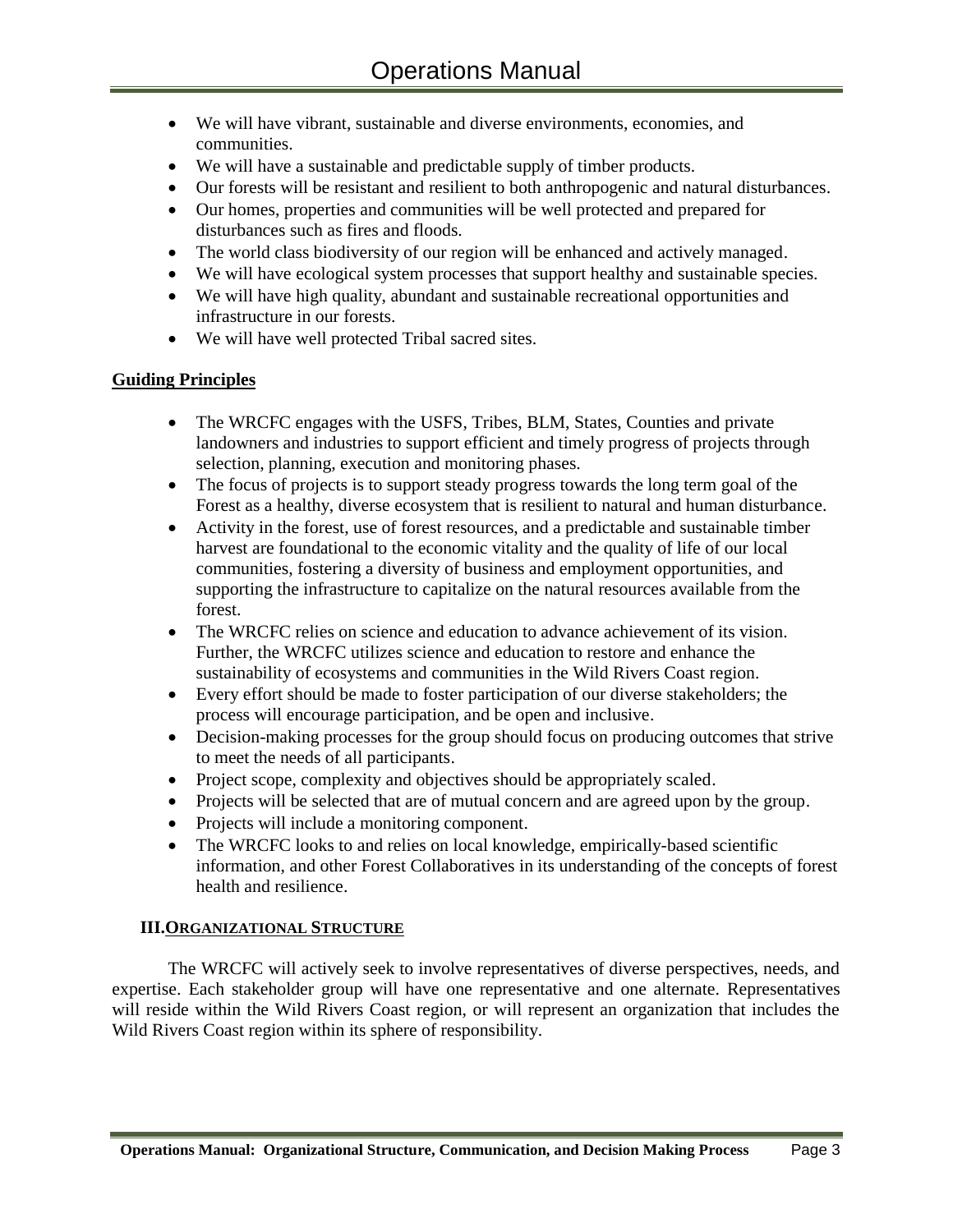# **Stakeholder groups:**

- **Federal and State Agencies**
	- o USFS
	- o BLM
	- o Oregon Department of Forestry (ODF)
	- o Oregon Department of Fisheries and Wildlife (ODF&W)
	- o Oregon Parks and Recreation Department (OPRD)
	- o Redwood State & National Parks
	- o Oregon Department of Agriculture
	- o Natural Resources Conservation Service
	- o US Fish & Wildlife Service
	- o Oregon Department of Transportation
	- o California Department of Forestry
	- o Regional Solutions
	- o DLCD

# **Community nonprofit support organizations**

- o Chambers of Commerce
- o South Coast Development Council
- o Watershed Councils/SWCDs
- o Sustainable NW
- **Counties**
	- o Curry County Commissioner/emergency services/road dept
	- o Del Norte County Supervisor
	- o Coos County Commissioner
	- o Douglas
	- o Economic Development Department representatives

# **Forest Industry**

- o Restoration, Harvest, Fire, and Timber/Road building Contractors
- o Private Industrial Forestland owners and managers
- o Special forest products
- o Biomass interests
- **Businesses**
	- o Timber Products End User Businesses
	- o Coos-Curry Electric Cooperative
	- o Recreational Tourism/Fishing guides/water users, OHV
	- o Commercial Fishing interests
	- o Developers/Residential land uses
	- o Mining
- **Academia**
	- o Oregon State University
	- o Humboldt State University
	- o Southwest Oregon Community College University of Oregon High Schools
- **Environmental/Conservation Groups**
	- o Oregon Wild
	- o Kalmiopsis Audubon Society
	- o KS Wild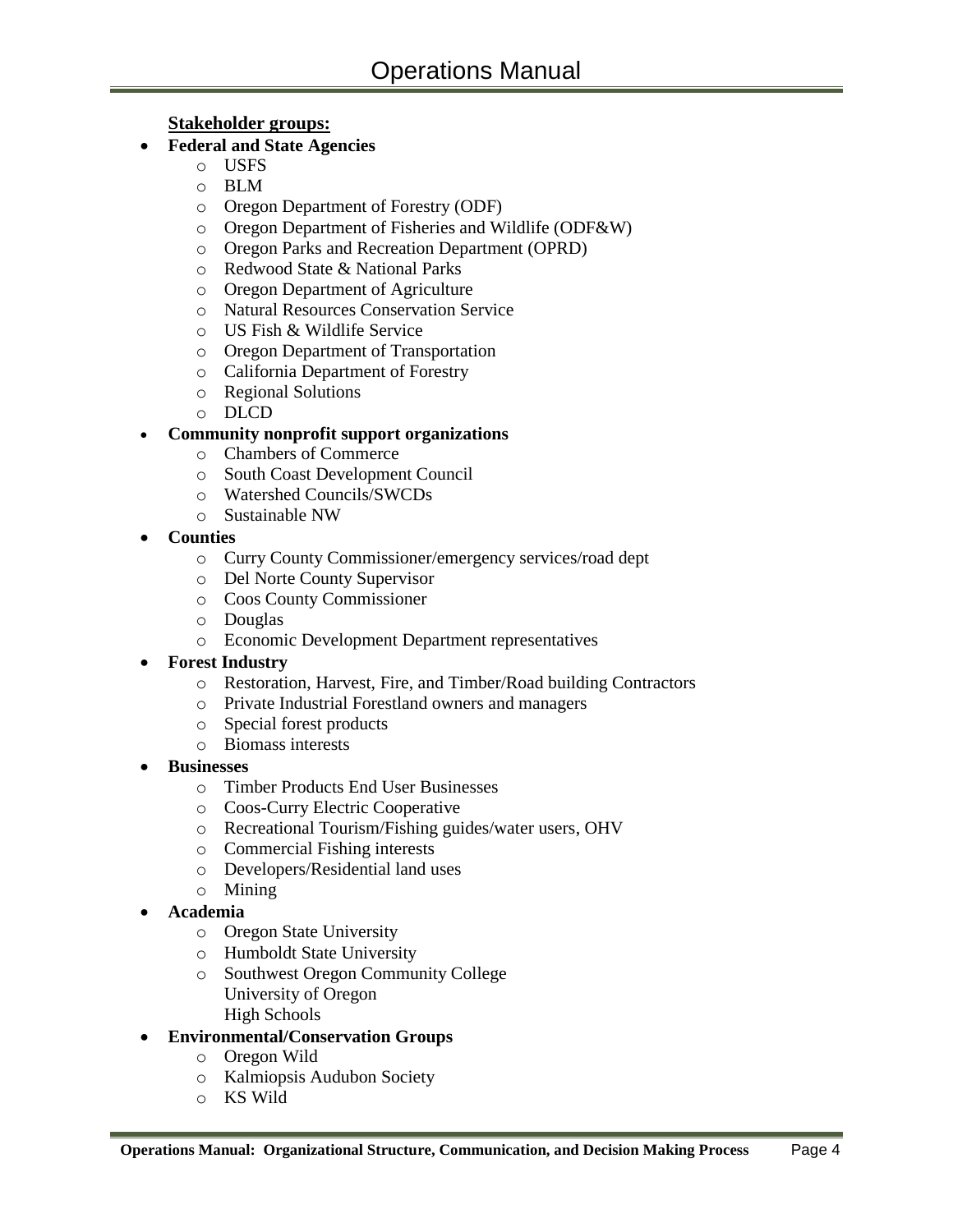- o Trout Unlimited
- o TNC
- o Smith River Alliance
- o Wild Salmon Center
- o Friends of Elk River
- o Wild Rivers Land Trust
- o Oregon Coast Alliance

# **Federally Recognized Tribes**

- o Smith River Rancheria
- o Coquille Indian Tribe
- o Elk Valley Rancheria
- o Confederated Tribes of the Siletz Non-Federally Recognized Tolowa

## **Non-Profit/Funding groups**

- o Wild Rivers Coast Alliance
- o Ford Family Foundation
- o Swindels Foundation
- o Wild Rivers Community Foundation
- o National Forest Foundation
- o Meyer Memorial Trust
- o Oregon Community Foundation
- o Climate Trust
- o Many others…
- Other
	- o Transportation
	- o Other elected officials or their representatives
	- o Interested community members/Public-at-large
	- o Private Landowners (small woodlands association)
	- o Recreation interests
	- o Youth training and development interest (Youth category, along with schools)
	- o Wildfire Prevention/Preparation/Protection organizations (CFPA)
	- o GAG Gorse Action Group (env. conserve)

Stakeholder groups should include functional groups representing the broad range of interested individuals, groups and businesses.

Alllow participants to self- select initially and if balance becomes a concern, we'll revisit approach. Based on meeting sign in/attendance, after 3 meetings, become a voting member.

# **A) Full Group**

The full group consists of all the voting members of the collaborative. Their responsibilities include participation in meetings and committees, election of Operations Committee, overall collaborative decision-making, and defining strategic priorities. See "voting member" below for individual responsibilities.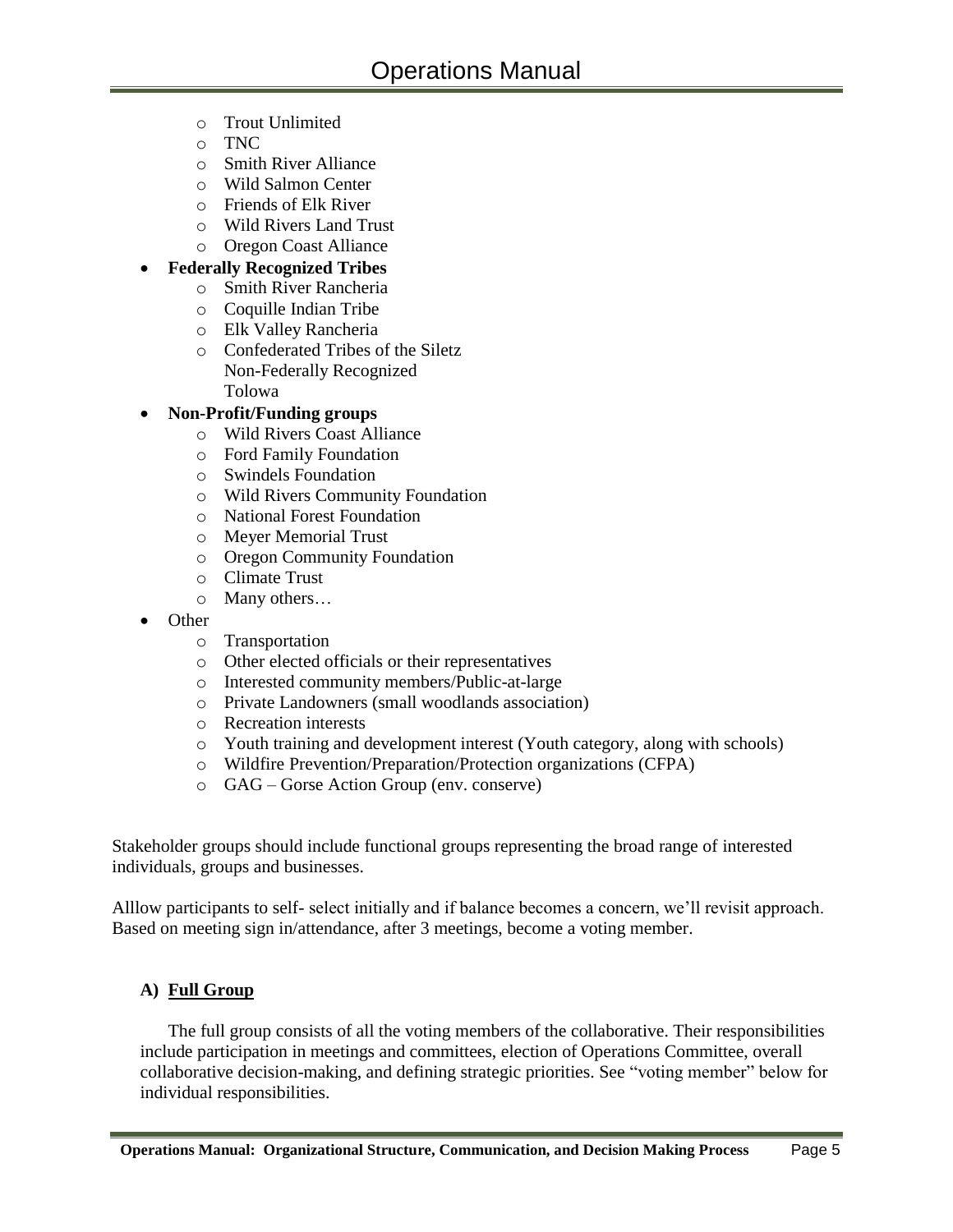# **B) Operations Committee**

The operations committee is elected by the full group. The committee provides: direction to the Facilitator and the staff, leadership on strategic priorities, communication to full group, and collaboration with committee chairs. Potential members: Facilitator US Forest Service – Tina Lanier, Kim Hunter, or Clint Emerson BLM - Kathy or Todd ORREC - Chip Weinert or Paul Smith South Coast/Lower Rogue Watershed Council (Harry Hoogesteger/Kelly Timchak) TU – Dean Finnerty Curry County Commissioners office – Commissioner Smith or Summer Matteson Sustainable NW – Andrew Speith WRCA - Jim Seeley or Marie Simonds South Coast Lumber Co. - Kevin Adamek Tribes – To be determined

Decision to ensure notes taken and distributed. Explore opportunity to utilize BLM RAC grant and WRCA funds to support administrative functions including minutes. Consider AmeriCorps, RARE or other youth programs. Operations committee will have responsibility of guiding expenditure of funds.

# **C) Wild Rivers Coast Collaborative Facilitator**

- $\checkmark$  Plan and coordinate meetings
- $\checkmark$  Prepare meeting agendas
- $\checkmark$  Responsible for overall communications of the collaborative
- $\checkmark$  Take, distribute, and archive meeting minutes
- $\checkmark$  Maintain accurate contact lists of members
- $\checkmark$  Support outreach and recruitment activities

# **D) Voting Members**

- $\triangle$  Agree to operate under guidelines outlined in the operations manual
	- $\checkmark$  Sign the Declaration of Commitment
	- $\checkmark$  Maintain "active" status
	- $\checkmark$  Member are considered "active" if they have attended at least one meeting in the previous three months
	- $\checkmark$  After 3 months on "inactive" status individual will be removed from the voting member list
	- $\checkmark$  Must be in "active" status to vote at current meeting
	- $\checkmark$  Provide input from each individual constituency; communicate back to constituents and organization; resolve internal conflict with other members of the representative's organization (to avoid two opposing opinions from one member organization)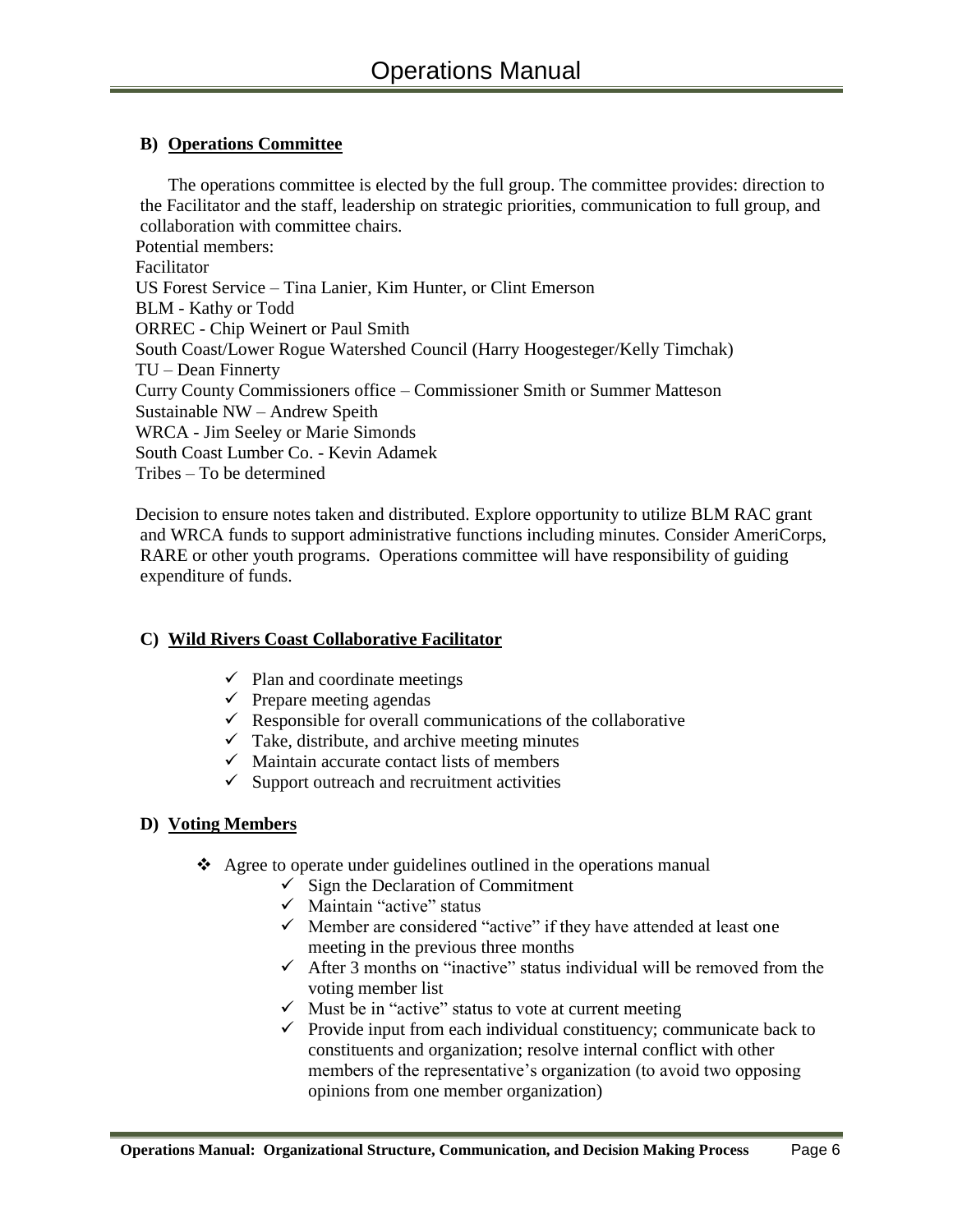- $\checkmark$  Suggest ideas or initiatives
- $\checkmark$  Offer to take leadership on ideas and initiatives
- $\checkmark$  Provide technical resources
- $\checkmark$  Commit to long-term involvement by partner or their representative

# **E) Federal Partners**

- o Serve as non-voting members
- o Be committed to collaborative process and maintain active engagement at meetings, project planning, etc.
- o Offer resource information
- o Share historical data
- o Share technical resource and expertise
- o Are not bound by what the group recommends
- o Participate actively in project discussions; clarify scope of recommendations acceptable to the agencies early on and consistently

# **F) Guests/Community**

- o Information will be made available to guests on background of collaborative
- o Guests will be introduced and identified as non-voting participants at each meeting
- o Abide by the ground rules
- o Listen
- o Share experience and expertise during the Public Comment period at the end of each meeting

# **G) Media**

- o Information will be made available to media on background of collaborative
- o Full disclosure to media at each meeting
- o Abide by ground rules
- o Listen
- o Share experience and expertise
- $\circ$  No individual will represent the collaborative when talking to the media unless given permission by the Chair of the Operating Committee or his/her designee.

# o **IV.COMMUNICATION**

## **A) Basic Rules for Collaboration**

- o Respect each other in and outside of meetings.
- o No backroom deals.
- o Personal attacks will not be tolerated.
- o The personal integrity and values of participants will be respected.
- o Stereotyping will be avoided.
- o Commitments will not be made lightly and will be kept; agreements will be honored.
- o Disagreements will be regarded as "problems to be solved," rather than as "battles to be won."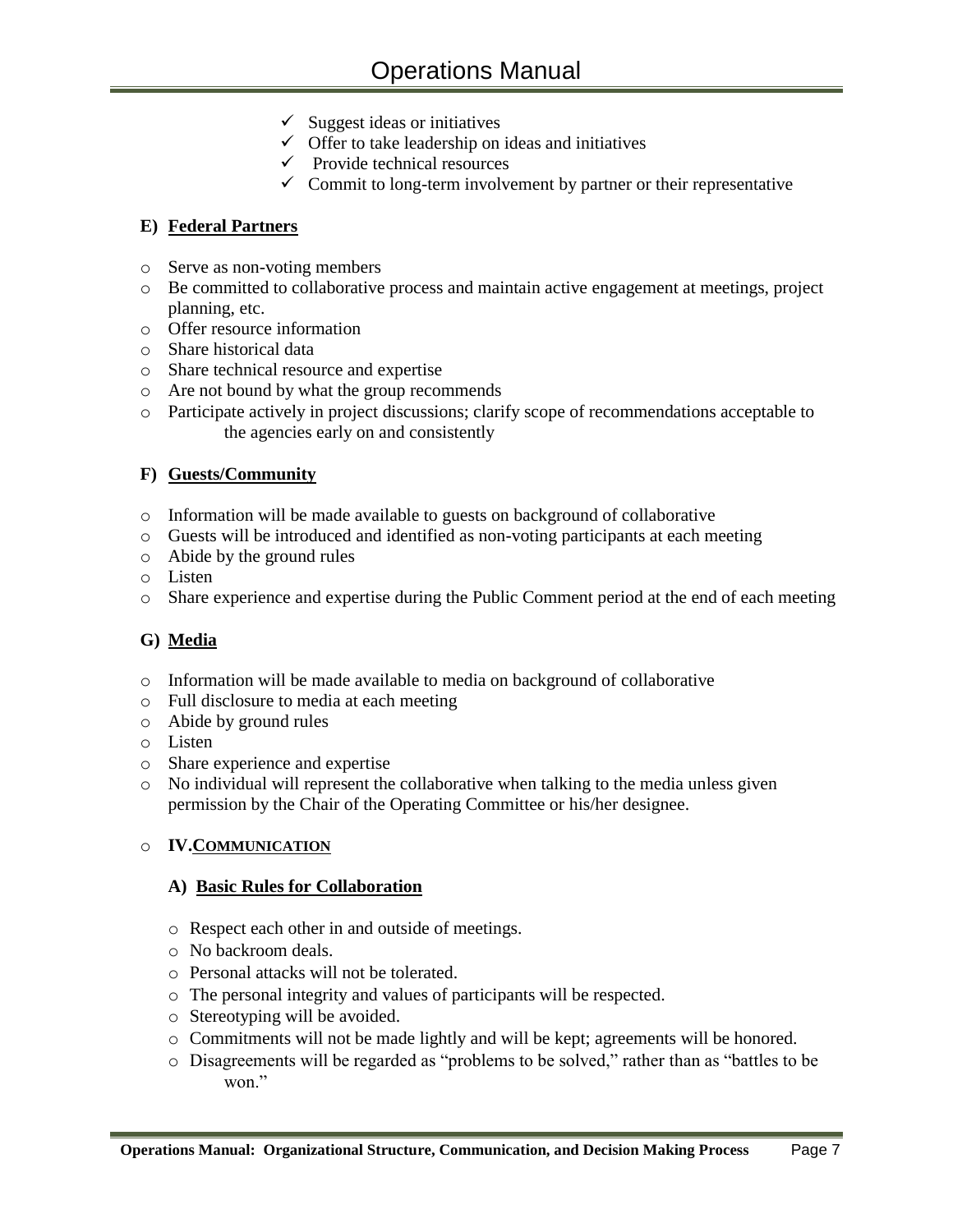- o Participants are representative of a broad range of interests, each having concerns about the outcome of the issues at hand. All parties recognize the legitimacy of the interests and concerns of others, and expect that their interests will be represented as well.
- o Participants commit to keeping their colleagues/constituents informed about the progress of these discussions.
- o Participants commit to stating interests, problems, and opportunities. Not positions.
- o Participants will air problems, disagreements and critical information during meetings to avoid surprises.
- o Participants commit to search for opportunities and alternatives. The creativity of the group can often find the best solution.
- o Participants agree to verify rumors at the meeting before accepting them as fact.

## **B) Meeting Behavior - all participants will:**

- o Come to meetings prepared
- o Respect the basic rules of collaboration (as stated above)
- o Voice their concerns during meetings and take the time to resolve those issues
- o Refrain from side conversations during the meeting
- o Participants will make sure only one person speaks at a time let individuals finish their thoughts and then take a deep breath before responding
- o Respect the facilitator and the meeting agenda

## **C) Meeting planning and coordination**

- o As a general rule, full group collaborative meetings will be held once a month
- $\circ$  Meetings where key decisions will be made will be announced well in advance (2 weeks)
- o Meetings will be announced via email (or by phone and/or mail for members who do not have email)
- $\circ$  Meeting agendas will be sent out approximately 10 days prior to the meeting to allow for group input and suggestions.

## **D) Record keeping**

- o Minutes will be taken at each meeting and shared with members who are on the list serve or have requested them by mail no later than 2 weeks following any meeting.
- o Minutes from the prior meeting will be reviewed at the beginning of the next meeting and any issues (clarifications, other) will be discussed; meeting minutes will be approved.
- O Member organizations and representatives will be listed in minutes, with information indicating their presence or absence.

## **E) Meeting Protocols**

o Meetings will be open to the public but comments from the public and inactive members will only be allowed during the 20 minute public comment period at the end of each meeting.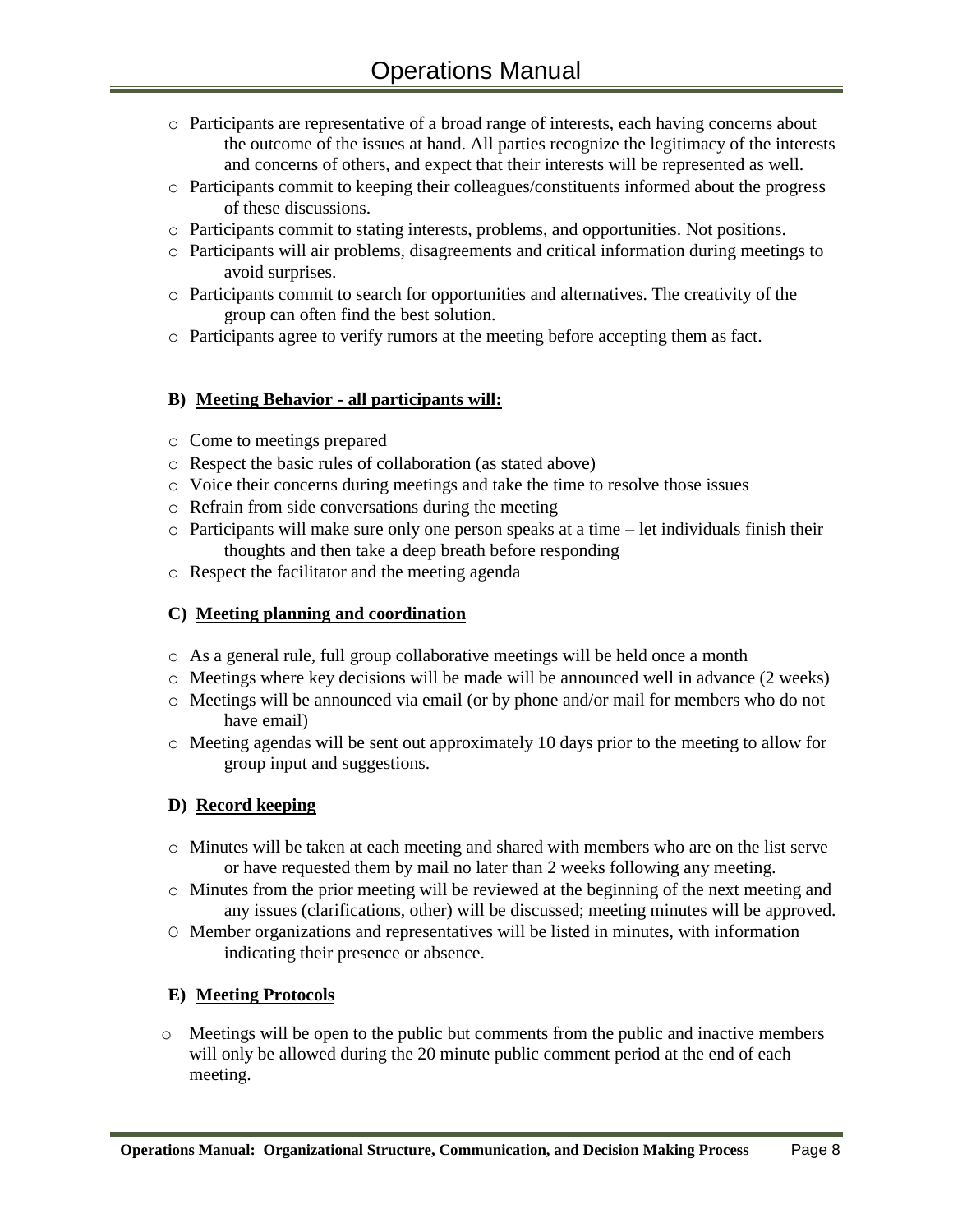o Information about the collaborative will be made available to external stakeholders via the website and other venues as appropriate; all efforts will be made to ensure that the group's work remains transparent to external audiences.

#### **V. DECISION MAKING PROCESS**

*Goal: to come to a decision that group members can support following a respectful hearing of all concerns.* 

The Wild Rivers Coast Forest Collaborative will make decisions by **consensus**. Consensus is defined as decisions that all parties can support, or *at a minimum, agree to live with*.

#### **A) Reaching Consensus**

Project-related decisions will be made first by the project subgroup. Decisions made during project subgroup meetings will be recorded in the meeting minutes and distributed within a week of the meeting to all subgroup members, and any other WRCFC member that requests them in advance. Each subgroup or full group meeting will begin with a brief review of the decisions made during the previous meeting.

Subgroup members are encouraged to prioritize attending meetings in person. If this is not possible, members are encouraged to ensure a proxy is in attendance (see section 2 for proxy definition), or to submit written input to the subcommittee chair ahead of time. Subgroup and full group agendas should note if the group will be asked to make a decision during that meeting. Materials and information that will help inform subgroup or full group member decision-making should be distributed at least a week before the group is asked to discuss it.

Decisions made during meetings will not be revisited by the subgroup unless significant new ecological or economic information that may affect the decision becomes available. The subgroup will present their recommendations and rationale to the full group for discussion and final ratification.

There will be a minimum of two weeks between the meeting when a subgroup makes a decision and the meeting where the full group is asked to make a decision. This requirement is to ensure that subgroup members that were unable to attend the meeting have time to develop and share their viewpoints with the subgroup or the full group before the full group makes its decision.

As decisions are being made by either a project subgroup, or the full group, meeting participants will be asked to indicate their support either by a show of hands or verbal confirmation. Each participant has the ability to disagree with elements of decisions as they're being developed, but must offer a constructive alternative that seeks to meet the needs of all participants involved.

Consensus on a decision about a project, recommendation, or action the group plans to take will be reached when all meeting participants can make one of the following statements about a decision: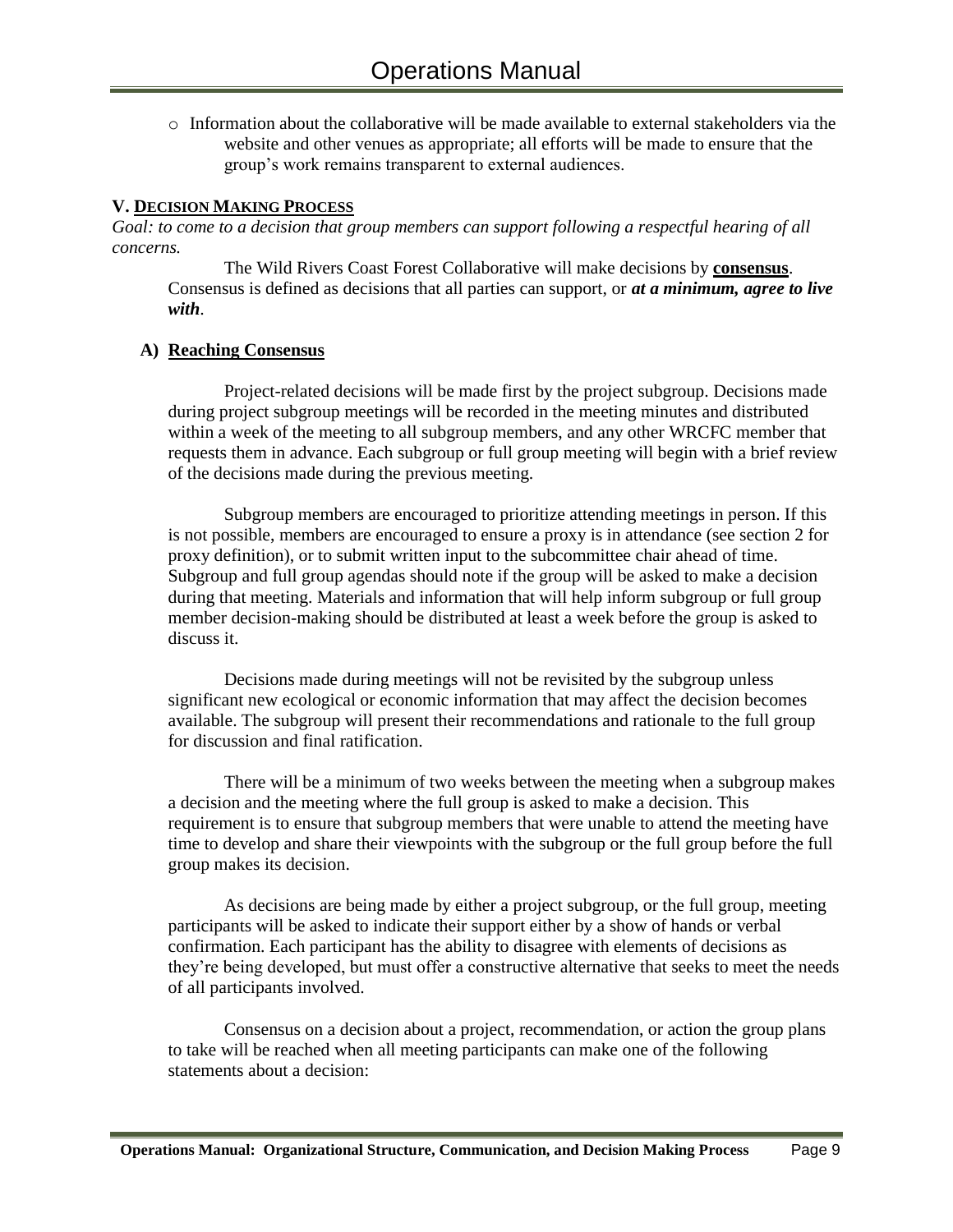- $\Box$  I agree with the decision and will publicly support it
- $\Box$  I agree with the decision but will refrain from publicly supporting it
- $\Box$  I can live with the decision (and won't disparage it in public)

Once the full group has ratified a decision, a report will be given to the managing agency or organization for their consideration as decision makers for the lands they manage.

### **B) Inability to Reach Consensus**

Subgroups and the full group will make every effort to reach consensus within the given timeframe (as laid out in the project timeline developed at the outset of a project) for making decisions. As stated above, there will be a minimum of two weeks between when the subgroup makes a decision and the decision is brought to the full group for discussion and ratification (see "Reaching Consensus" for interim steps).

If the subgroup cannot reach consensus during a subgroup meeting, members are encouraged to continue the conversation via conference call, email discussions, in-person meetings, or whatever format is most effective, in between meetings in order to function most effectively.

If a time comes when the subgroup or full group is unable to reach consensus the following actions with be taken:

- A vote will be taken of all the active members of the Wild Rivers Coast Forest Collaborative. The vote will carry if 80% or more of the active members in attendance vote on one side or the other of the issue being considered.
- Areas of agreement and disagreement will be clearly recorded in writing
- Majority and minority reports will be written to address the areas of disagreement.
- Each of these documents will include:
	- $\checkmark$  The name of the lead author and names of all who agree with the report
	- $\checkmark$  A description of their proposal and the rationale used to develop it
	- $\checkmark$  What group members in the majority and minority anticipate doing if their proposal is chosen by the managing agency or organization (i.e. defend it in public), or not chosen (i.e. file an objection, appeal, litigate, etc)
- The majority and minority reports will be given to the managing agency for their consideration as decision makers for the lands they manage.